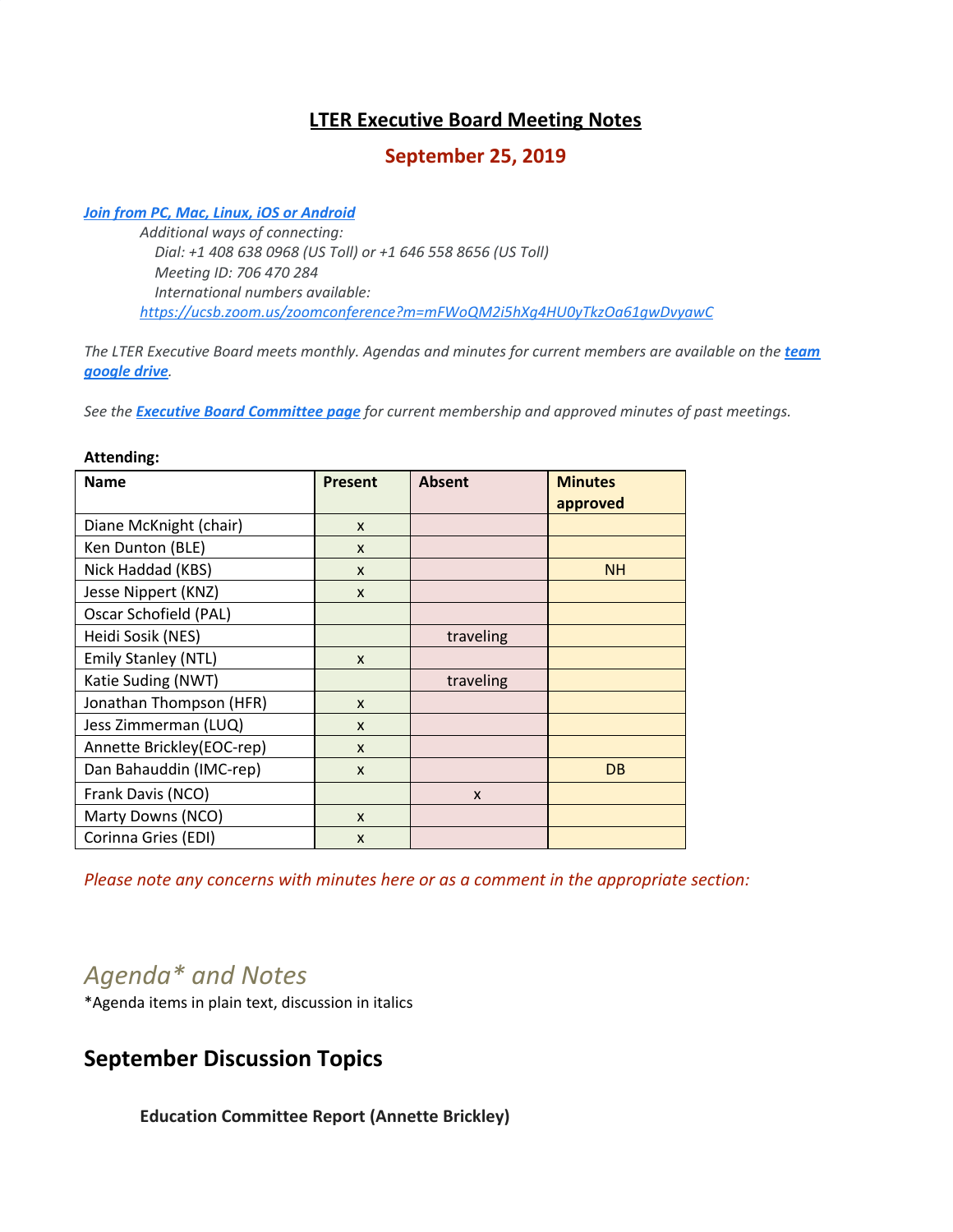- The committee has held two meetings since last EB meeting
- The chairs are working with the new interns at the Network Office
- Two chairs and the Executive Board Representative met with Marty Downs (LNO) to discuss the transition
- Jill Haukos (KNZ) is leading a Schoolyard Book series proposal to NSF that is due in November

### **Information Management Committee Report (Dan Bahauddin)**

- The committee is planning for an annual meeting in 2020, probably in association with ESA
- There is a newly formed working group working on non-tabular datasets (such as images, GIS, models, etc.). Small groups of members are tackling each of several types of data and making recommendations.
- What was the "New Information Managers" working group (AKA, Tea with the Chair) has transitioned to the "knowledge exchange"
- The committee is transitioning away from the old information management website which contained a massive number of meeting notes and working documents.
- DataBits is transitioning from a pdf format to a blog format. The committee felt it was better to publish articles as they are written and post them on on the network website and on the EDI website as appropriate
- Other working groups include software solutions such as DEIMS, metabase, Zotero
- *● Discussion: Who is the audience for the blog?*
	- *■ The blog is intended to reach three audiences: LTER, broader Information Management community, beyond-LTER community*

# **New Bylaws for ILTER Committee [\(document linked](https://docs.google.com/document/d/19sn7AwqSfjiLCVY84m1Xtt89emM_LK3IIvGCYQmEEuQ/edit))**

*● Positive news that the committee is getting reenergized*

## **Primary Discussion Topic: New Advancing Informal Science Learning (AISL) proposal ([document](https://docs.google.com/document/d/1dxWdpXsR5nW1-Arn2bdXOSIeQryFEnjFWxG1dj6R72o/edit) [attached\)](https://docs.google.com/document/d/1dxWdpXsR5nW1-Arn2bdXOSIeQryFEnjFWxG1dj6R72o/edit) (Sarah Garlick presents)**

- The proposal scales the existing Public Engagement with Science at LTER's AISL project to the whole network
- Asks how do site leaders, staff etc. view engagement
- Creates a community-of-practice for the people who are making decisions about education and engagement
- Initially, there will be 4 in-depth case studies of sites, with 2 additional site case studies added in later years
- Sites would be able to apply for seed grants to do an implementation project.
- A network-wide survey is planned in in year 1 and year 4.

# **Discussion:**

- *● What's a community of practice? A place where outreach coordinators and network developers would learn from each other and support one another's work*
- *● Many times outreach coordinators have funding from outside the LTER*
- *● Proposal leads plan to work closely with the education committee on systems for tracking long term education data.*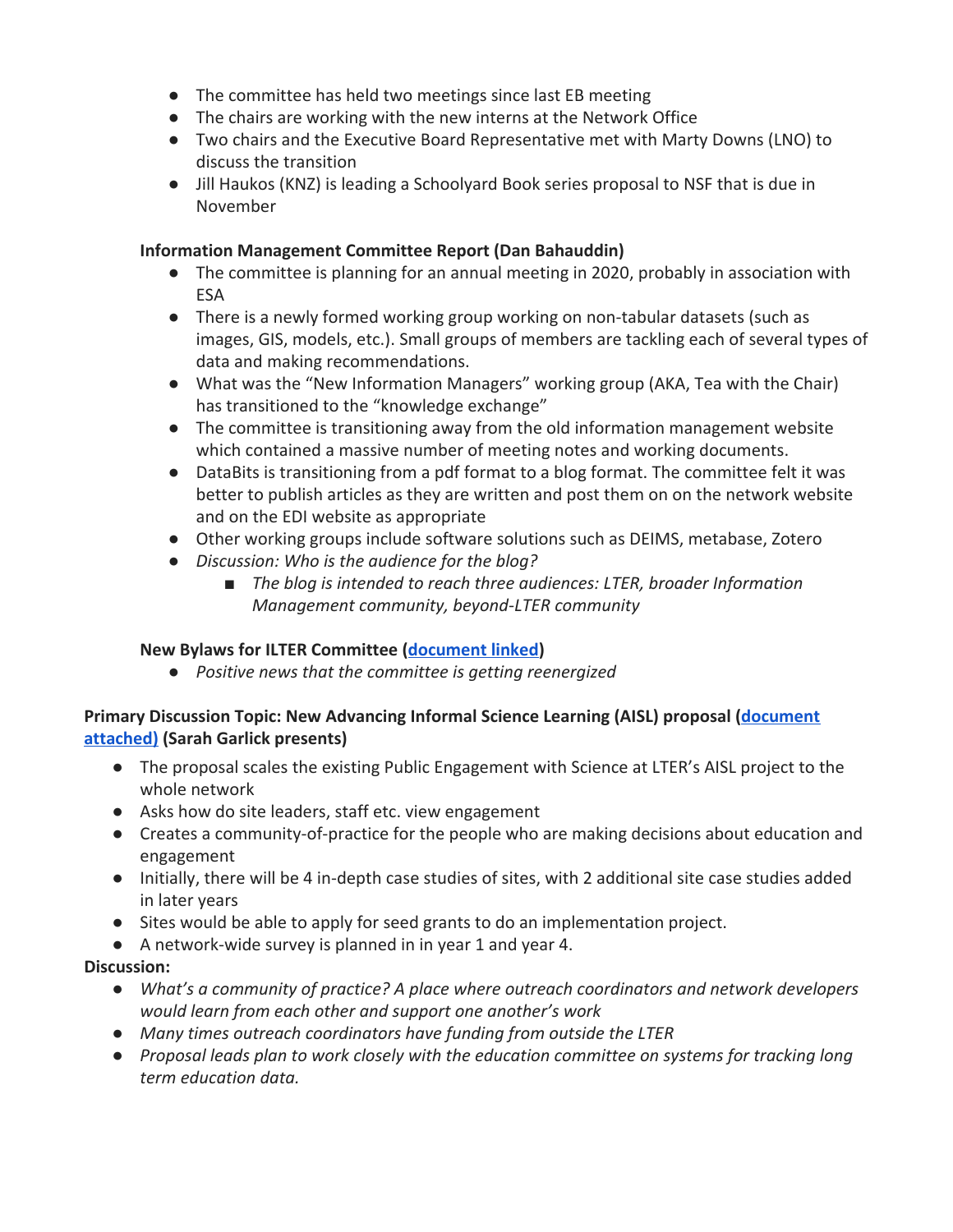- *● One possible benefit is that the project could result in much more integrated and rigorous documentation of impacts and methods as well as developing evidence-based practices on the ground*
- *● NSF proposal is due Nov 6. Committee recommends a letter of support.*

#### **INFORMATIONAL UPDATES for September**

#### *Liaisons to:*

*NEON - Jonathan Thompson ILTER - Jess Zimmerman OBFS - Jesse Nippert Phil Robertson has agreed to chair a committee to put together PI information-sharing webinars*

#### *Decadal Review Committee Update*

*Planning to submit by October 1*

#### **ESA 2020 update:**

Marty submitted a symposium titled: LTER at 40: Achievements and Opportunities Speaker lineup:

- Michelle Mack: Biogeochemical legacies as drivers of ecosystem resilience
- Forest Isbell: Long-term studies reveal hidden roles of biodiversity and species identity in regulating ecosystem functioning
- Tamara Harms: Propagation of influence among ecosystems connected in space and time
- Jen Lau: Experimental evolution in the wild: The power of LTER experiments for understanding evolution

### **Related, but not strictly LTER sessions:**

Eric Sokol submitted a symposium titled: The role of networks in the ecological data revolution: successes, opportunities, and challenges of integrating cross-network data to advance ecological science Speaker lineup:

- Frank Davis (NCEAS, LTER Network Office, UCSB, fwd@bren.ucsb.edu) "Increasing Research Network Connectance Through Synthesis - An LTER Perspective"
- Mike Dietz (Boston University, dietze@bu.edu) "Improving ecological prediction: the role of cross-network data fusion in iterative ecological forecasting"
- Kathleen C. Weathers (Cary Institute, weathersk@caryinstitute.org)
- Elizabeth (Betsey) Boughton (Archbold Biological Station, Buck Island Ranch, eboughton@archbold-station.org) – "The Long-term Agroecosystem Research (LTAR) network: Towards sustainable food, environmental integrity, and resilience in working lands"

Corinna Gries submitted and Inspire sessions: Reusing ecological data to answer new questions - persistent problems and promising progress

Speaker lineup:

- Obtaining data from a repository vs. data from your colleagues (Paul Hanson on GLEON)
- Harmonizing Data Across Multiple Repositories: An Ecological Case Study, Alexis Garretson, alexis@garretson.net
- Are there more or less reusable data do we know what makes valuable data? (Kathie Weathers, Paul Hanson, Renato Jansen Figueiredo renato@ece.ufl.edu, And Cayelan Cary cayelan@vt.edu)
- Heterogeneity in ecological data is it worth the effort? Eric Sokol